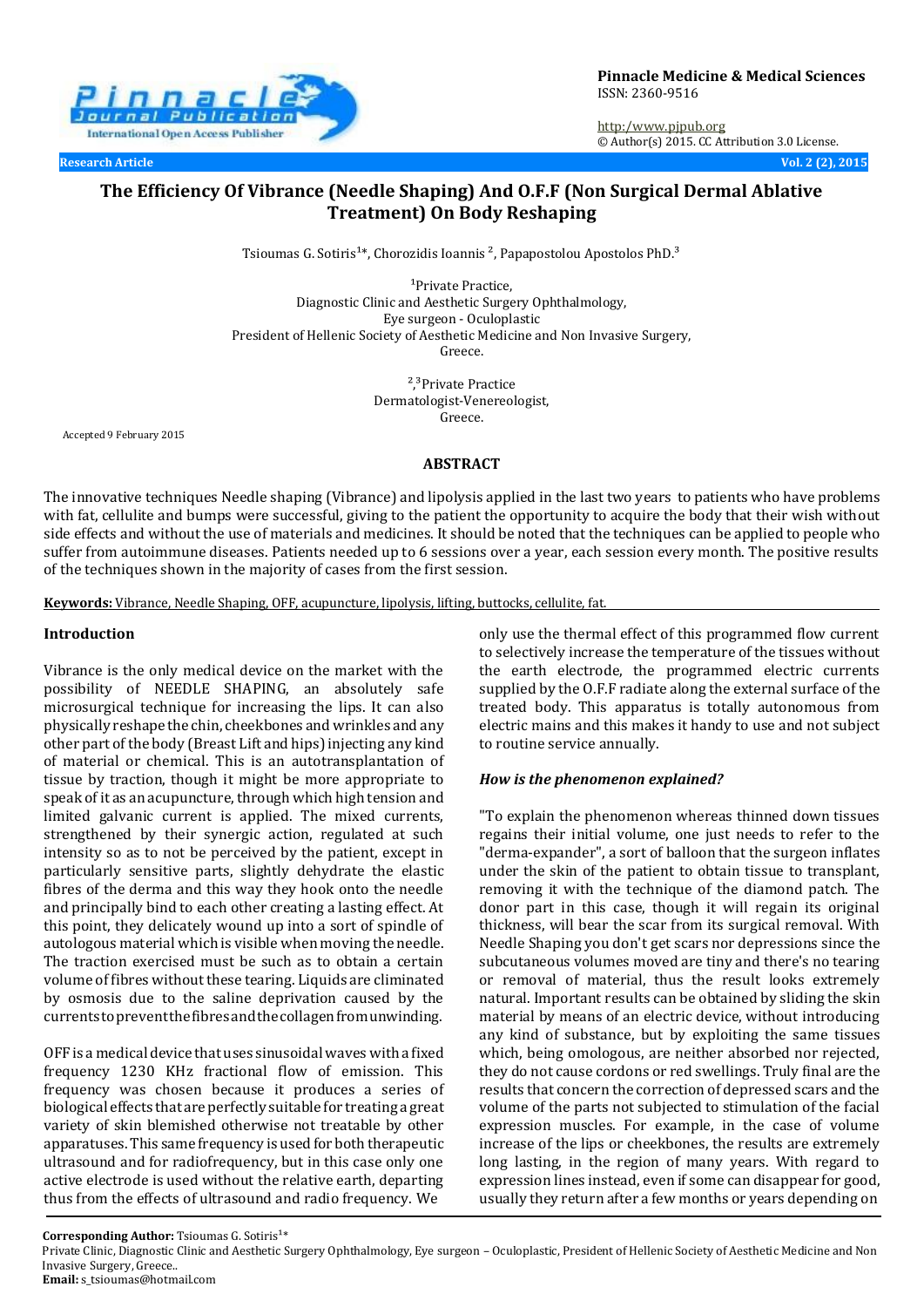the facial expressions of the patient. Generally speaking we can say that they require more sessions and often, there is a need for a touch up after a few months.

### **Purpose of the study**

The purpose of our research is to demonstrate the effectiveness of the techniques Needle Shaping with the device of Vibrance and lipolysis through O.F.F, because for a long time fighting of cellulite and fat was done through surgery and the use of materials such as hyaluronic acid, mesotherapy, injections yarn. Vibrance and O.F.F are alternative treatments without the use of materials and medicines whose duration is over a year by applying 4-6 sessions (primary treatment) per month each and we preserve the result with 1-2 sessions each year and a half, in contrast to the method of surgery which involved large incisions. Furthermore, the materials can sculpt a point of the body (buttock), while using Vibrance and OFF we can correct and erect the point of the body where the problem lies, longer than the method above.

#### **Methodology**

### *Sample description*

The sample consisted of 20 patients, ages 28-55 years old. 3 of the patients (28-35 years old) presented acute problem adipocyte (fat). 16 of them presented cellulite and skin relaxation (28-55 years old) and 1 of the patients (49 years old) faced muscle relaxation and we proposed two solutions, the method of surgery plastic surgeon or the implementation of a new treatment ("Stone-Vibraintrared" surgical face and body lifting).

#### *Duration of treatment methods*

The duration of treatment depended on the age of patients, the degree of skin laxity and the fitness of patient. The

treatment is helped by the use of vitamins (C and Omega 3) and fish oil, three of the patients used them by their own initiative, whereas the remaining patients used them after our proposal.

3 patients needed 4 sessions every month with OFF device (lipolysis) and 1 session with Vibrance device (Needle Shaping), plus their repetitive treatments (every 15 days). 7 patients effectively respond early to the second session of Needle Shaping and they continued the other two sessions every three months. The remaining 9 patients needed six sessions of Needle Shaping. All 19 incidents needed one session every a year and a half for maintenance of the effect.

# *Medical Equipment*

Acupuncture needles sized 0.18x40 and 0.20x60 were used and disposed for both the induction of lipolysis using the method of O.F.F and the application of needle shaping technique. Plus the appropriate device for each method was operated by the same doctor through the whole process.

# **Result/Findings**

Following the treatment, the patients were asked to evaluate the outcome of the procedure. All 19 of the patients that experienced minor problems reported full satisfaction with the results. Innovative methods constitute success for the doctor, the patient and their partners. The improvement of the area which being treated depends on the relaxation of the skin or not, the time of the last session (that abstained from the previous session) and the requirements of the patient for perfect results. During the first few sessions that took place lipolysis and firming, we had many ecchymoses and thereafter sessions were less due to vascular congestion. It should be noted that pain was absent on the first few sessions, but there was little pain in the last sessions which revealed to us that the elastic fibers is tightened.



Source: Chorozidis Ioannis MD

**How to Cite this Article:** Tsioumas G. Sotiris, Chorozidis Ioannis & Papapostolou Apostolos "The Efficiency Of Vibrance (Needle Shaping) And O.F.F (Non Surgical Dermal Ablative Treatment) On Body Reshaping" Pinnacle Medicine & Medical Sciences ISSN: 2360-9516, Vol. 2 (2), 2015, Article ID pmms\_175, 506- 509, 2015.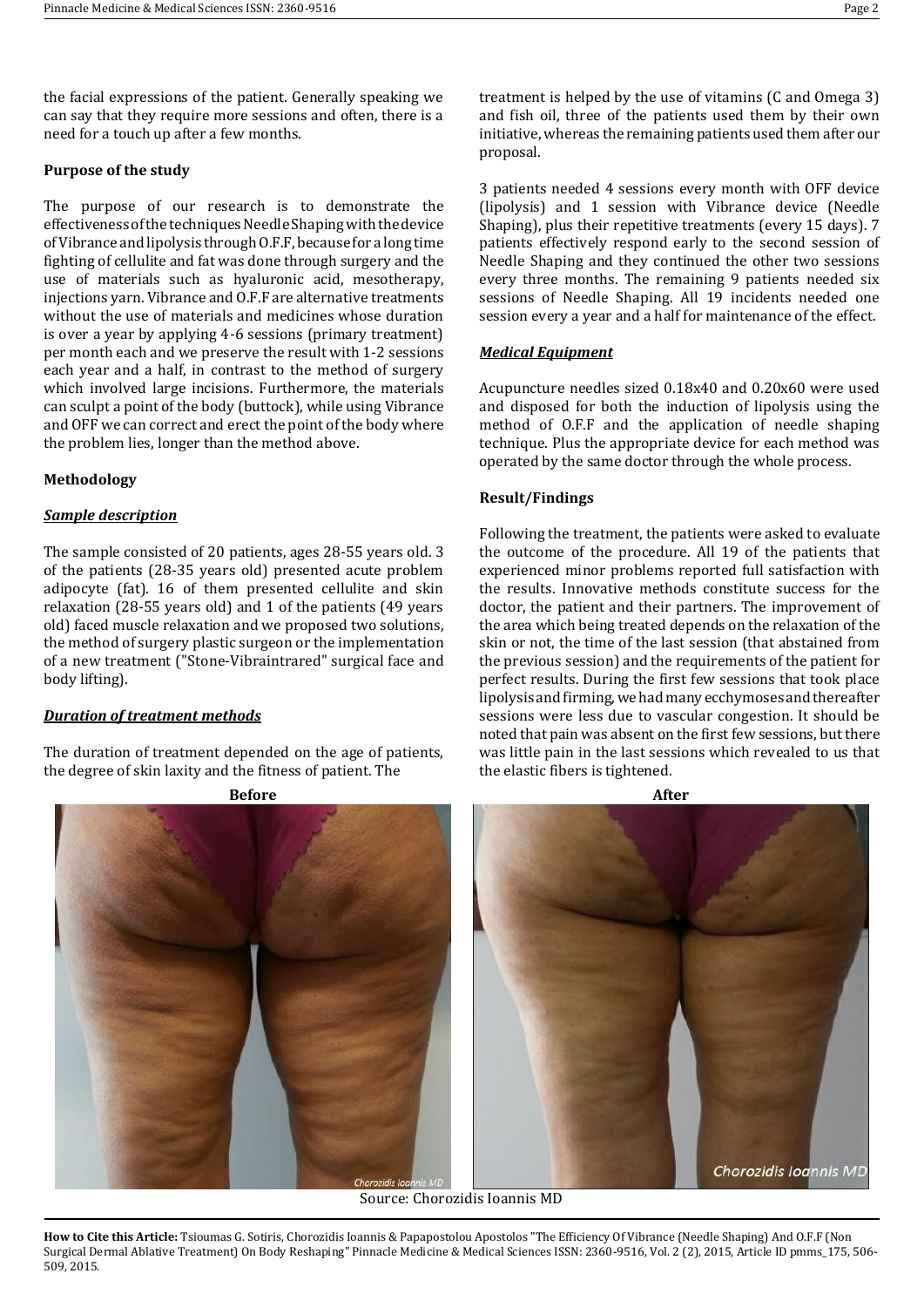

Source: Dr. Tsioumas G. Sotiris



Source: Dr. Tsioumas G. Sotiris

### **Conclusion**

The two innovative methods open up new horizons in aesthetic medicine and bloodless surgery. Indicated not only for the body mentioned in the article, but the rest of the body (arms, chest, neck and even the perinatal area). Thanks to their excellent results, the patient recommends the treatments in his wider social circle and do not hesitate to make other cosmetic procedures (non surgical) because he/She does not face the fear of surgery.

## **References**

- 1. [www.ofthalmoplastiki.gr](http://www.ofthalmoplastiki.gr/)
- 2. [www.softsurgery.gr](http://www.softsurgery.gr/)

3. Sung B, Kim SH, Lee JK, Lee BC, Soh KS (2014). Electromechanical method coupling non-invasive skin impedance probing and in vivo subcutaneous liquid

**How to Cite this Article:** Tsioumas G. Sotiris, Chorozidis Ioannis & Papapostolou Apostolos "The Efficiency Of Vibrance (Needle Shaping) And O.F.F (Non Surgical Dermal Ablative Treatment) On Body Reshaping" Pinnacle Medicine & Medical Sciences ISSN: 2360-9516, Vol. 2 (2), 2015, Article ID pmms\_175, 506- 509, 2015.